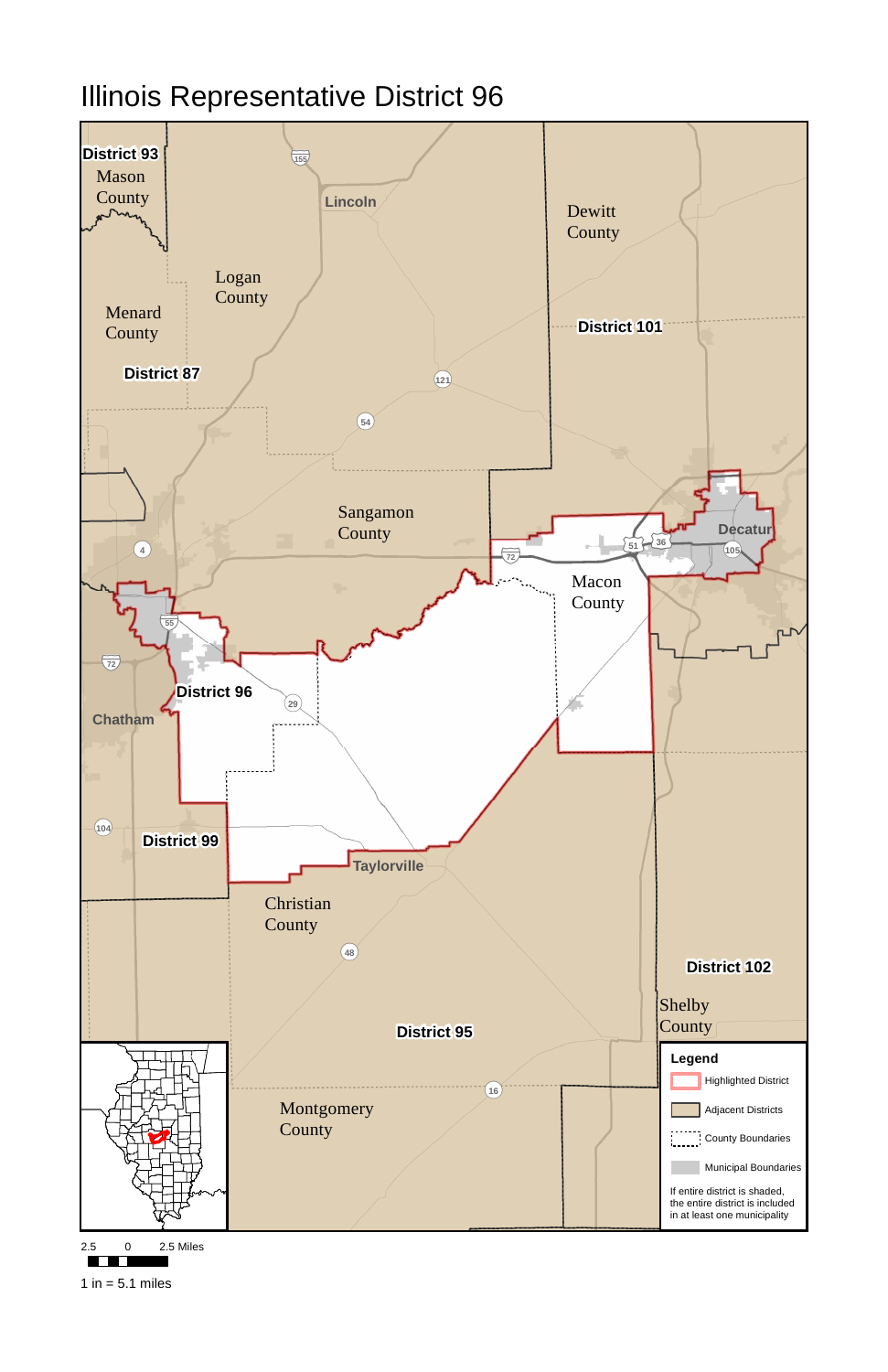## Representative District  $96$

(Partially within Christian, Macon and Sangamon Counties): Representative district 96 shall include that part of Illinois beginning at N. Grand Av W and N. Walnut St in Springfield (Sangamon County), thence east along N. Grand Av W to N.  $5<sup>th</sup>$  St, thence north along N.  $5<sup>th</sup>$  St to E. McClernand Av, thence east along E. McClernand Av to N.  $6<sup>th</sup>$  St, thence south along N.  $6<sup>th</sup>$  St to N. Grand Av E, thence east along N. Grand Av E to the Norfolk & Southern rail line, thence northeast along the Norfolk & Southern rail line to N.  $19^{th}$  St, thence south along N.  $19^{th}$  St to E. Miller St (extended), thence west along E. Miller St (extended) to the Chicago & Illinois Midland rail line, thence south along the Chicago & Illinois Midland rail line for approximately 900 feet, thence east for approximately 2700 feet, thence north for approximately 165 feet, thence east for approximately 600 feet to Forrest Av, thence north along Forrest Av for approximately 500 feet, thence east for approximately 700 feet, thence north for approximately 300 feet to E. Enos Av (extended), thence east along E. Enos Av (extended) and continuing east along E. Enos Av to N. Stephens Av, thence south along N. Stephens Av for approximately 215 feet, thence east for approximately 165 feet, thence north for approximately 85 feet, thence east for approximately 140 feet to N. Daniel Av, thence south along N. Daniel Av for approximately 60 feet, thence east for approximately 120 feet, thence northeast for approximately 100 feet, thence west for approximately 120 feet to N. Daniel Av, thence north along N. Daniel Av to E. Enos Av, thence east along E. Enos Av and continuing east along E. Trinity Av to N. St. Marys Av, thence north along N. St Marys Av to E. Elm St, thence east along E. Elm St to N. Hill St, thence south along N. Hill St to E. Clear Lake Av, thence east along E. Clear Lake Av to I-55, thence south along I-55 to S. Grand Av E (extended), thence east along S. Grand Av E (extended), and continuing east along S. Grand Av E to the north border of Woodside Twp, thence continuing east along the Woodside / Clear Lake Twp border, and continuing east along the Rochester / Clear Lake Twp border to Wright Rd, thence south along Wright Rd to Gaule Rd, thence east along Gaule Rd to N. Walnut St, thence south along N. Walnut St to the abandoned rail line, thence east along the abandoned rail line to Black Branch Creek, thence south along Black Branch Creek to a point approximately 820 feet northeast of N. Walnut St, thence southeast for approximately 820 feet to the corner of N. Walnut St,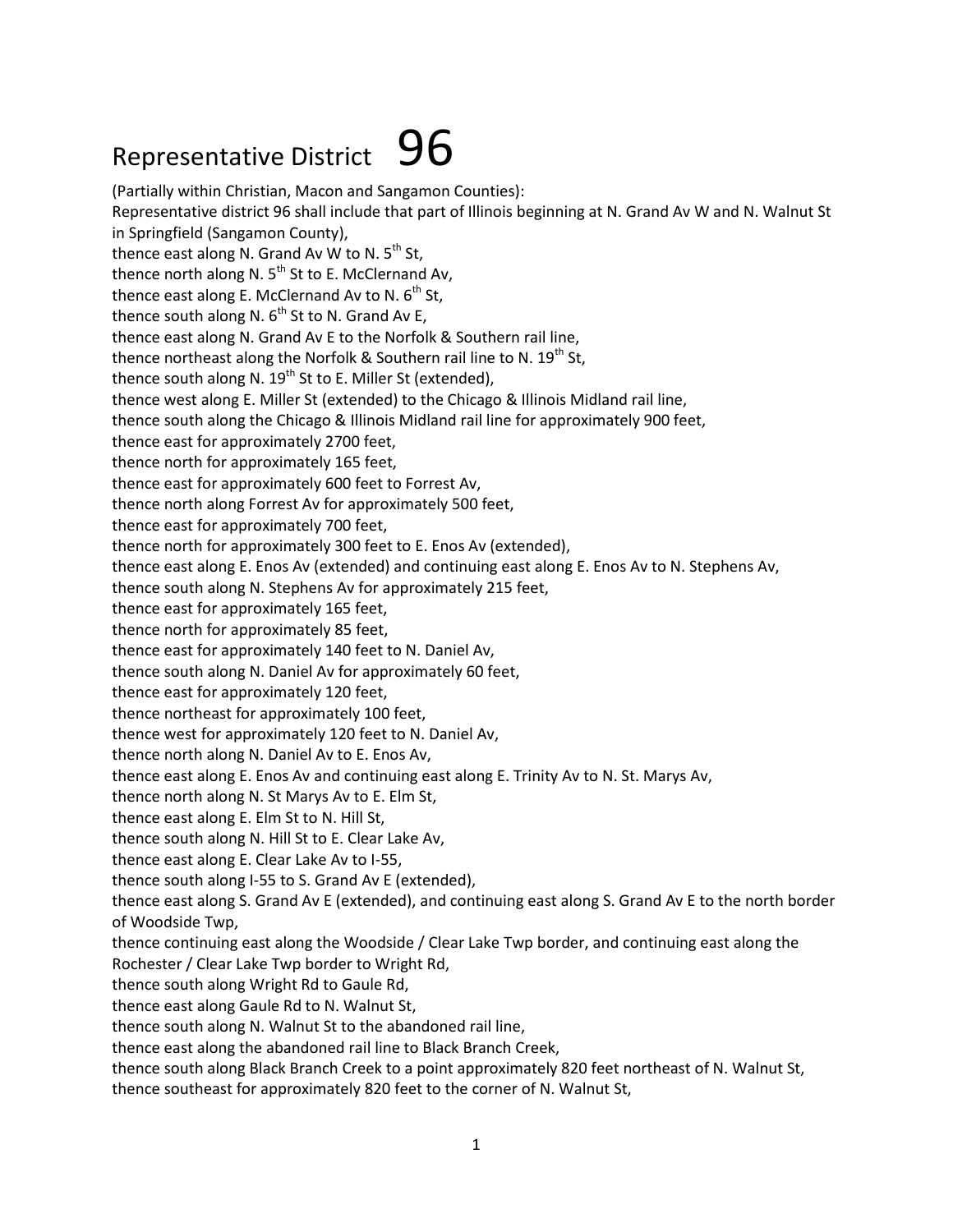thence south along N. Walnut St to E. Main St, thence east along E. Main St to S. Walnut St, thence south along S. Walnut St to  $4<sup>th</sup>$  St, thence east along  $4<sup>th</sup>$  St and continuing east along  $4<sup>th</sup>$  St (extended) to Cardinal Hill Rd, thence northeast along Cardinal Hill Rd to E. IL Rt 29, thence southeast along E. IL Rt 29 to Maxheimer Rd, thence north along Maxheimer Rd to Buckhart Rd, thence east along Buckhart Rd to the Christian County border, thence north along the Christian / Sangamon County border, thence generally east along the Christian / Sangamon County border ( the Sangamon River) to the Macon County border, thence north along the Macon / Sangamon County border to the Norfolk Southern rail line, thence east along the Norfolk Southern rail line to N. Broadway St, thence north along N. Broadway St to W. Lockhart St, thence east along W. Lockhart St to E. Lockhart St, thence continuing along E. Lockhart St. to N. Illinois St, thence north along N. Illinois St to Harristown Rd, thence east along Harristown Rd to N. Meridian Av, thence north along N. Meridian Av to the Illini Twp border, thence east along the Illini / Harristown Twp border and continuing east along the Hickory Point / Decatur Twp border to N. Elizabeth St, thence south along N. Elizabeth St to W. Center St, thence east along W. Center St to Stevens Creek, thence north along Stevens Creek to W. Hunt St (extended), thence southeast along W. Hunt St (extended), and continuing southeast and east along W. Hunt St to N. Stevens Av, thence north along N. Stevens Av to W. Olive St, thence east along W. Olive St to N. Florian Av, thence north along N. Florian Av to W. Grandview Dr, thence east along W. Grandview Dr to Home Park Av, thence north along Home Park Av to W. Ravina Park Rd, thence east along W. Ravina Park Rd to N. Summit Av, thence south along N. Summit Av to W. Garfield Av, thence east along W. Garfield Av to N. Dennis Av, thence north along N. Dennis Av to W. Ravina Park Rd, thence east along W. Ravina Park Rd to N. Oakland Av, thence north along N. Oakland Av to W. Pershing Rd, thence east along W. Pershing Rd to Greenridge Dr, thence north along Greenridge Dr to Wiley Dr, thence east along Wiley Dr to Northland Dr, thence north along Northland Dr to Wisconsin Dr, thence northwest along Wisconsin Dr to Columbus Dr, thence east along Columbus Dr to Colorado Dr, thence north along Colorado Dr to Nevada Dr, thence west and north along Nevada Dr to W. Karen Dr, thence west along W. Karen Dr to N. MacArthur Rd, thence north along N. MacArthur Rd to W. Mound Rd, thence west along W. Mound Rd to a point approximately 50 feet west of Northbrook Dr,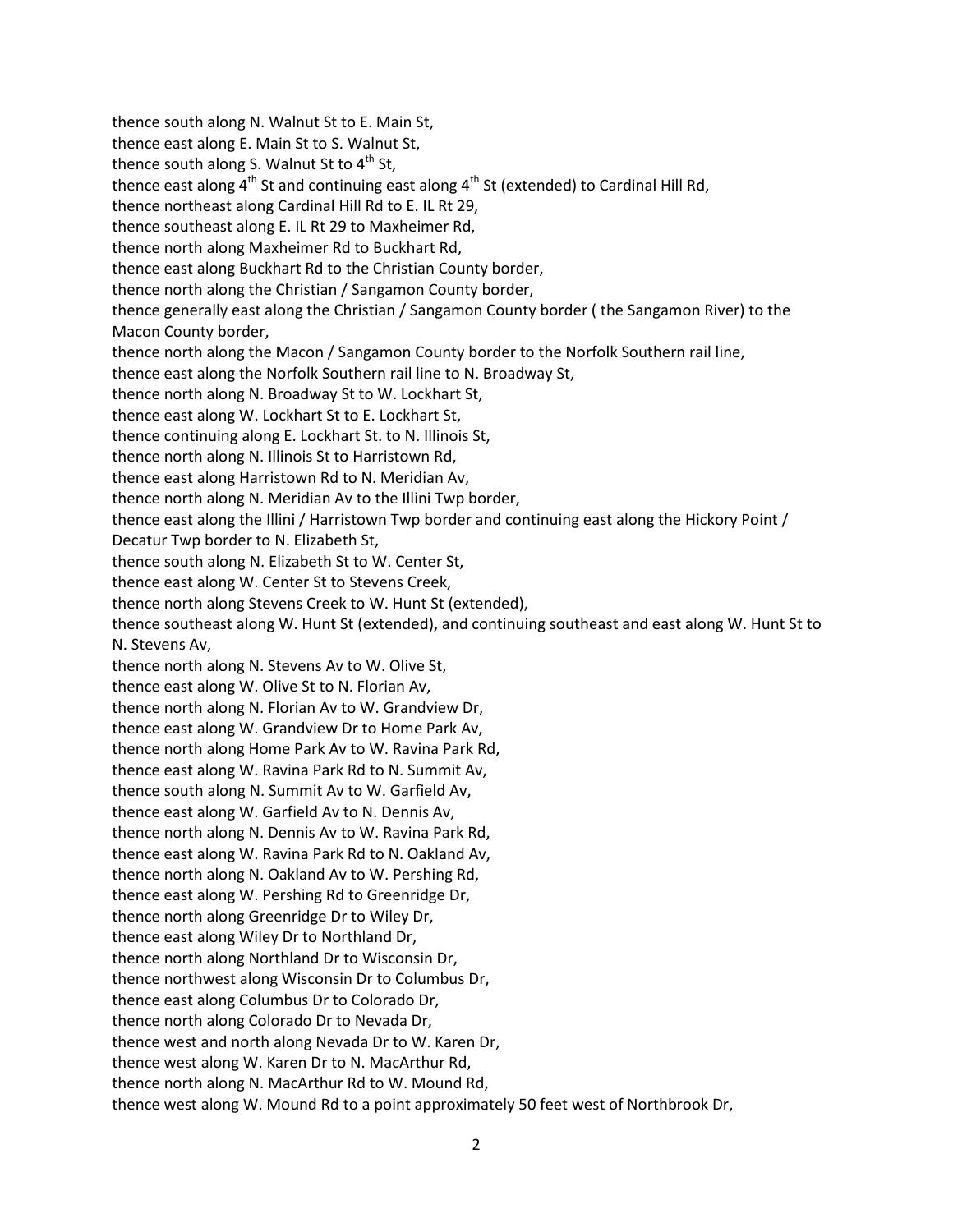thence north for approximately 380 feet, thence west for approximately 280 feet, thence north for approximately 50 feet, thence west for approximately 300 feet, thence north for approximately 140 feet, thence east for approximately 100 feet, thence north for approximately 900 feet, thence east for approximately 920 feet, thence north for approximately 240 feet to Sarah Dr, thence east along Sarah Dr to N. Arthur Ct, thence south along N. Arthur Ct to W. Frank Dr, thence east along W. Frank Dr to N. MacArthur Rd, thence north along N. MacArthur Rd to Sheffield Dr, thence east and northeast along Sheffield Dr to Newcastle Dr, thence southeast along Newcastle Dr to N. Buckingham Dr, thence northeast along N. Buckingham Dr to W. Cambridge Dr, thence east along W. Cambridge Dr to N. Cambridge Dr, thence southeast along N. Cambridge Dr to E. Canterbury Dr, thence east along E. Canterbury Dr to Bloomington Rd (US 51), thence north along Bloomington Rd (US 51), and continuing north along US 51 to E. Hickory Point Rd (extended), thence east along E. Hickory Point Rd (extended), and continuing east along E. Hickory Point Rd to N. Greenswitch Rd, thence south along N. Greenswitch Rd to E. Mound Rd and continuing east along Ela Industrial Rd. to N. Brush College Rd, thence south along N. Brush College Rd to the Decatur Twp border, thence east along the Decatur / Whitmore Twp border to the Oakley Twp border, thence south along the Oakley / Decatur Twp border, thence continuing south along the Decatur / Long Creek Twp border to E. William Street Rd, thence southeast along to E. William Street Rd to Country Club Rd, thence south along Country Club Rd to Melwood Av, thence west along Melwood Av to Robinson Av, thence south along Robinson Av to a point approximately 170 feet south of Thrush Rd, thence west for approximately 250 feet, thence northwest for approximately 500 feet to the terminus of Green Way Ln, thence southwest along Green Way Ln to N. Country Club Rd, thence southwest along N. Country Club Rd to S. Lake Ridge Av, thence south along S. Lake Ridge Av to E. Greenhill Rd, thence west along E. Greenhill Rd to S.  $37<sup>th</sup>$  St, thence south along S.  $37<sup>th</sup>$  St to E. Corman St, thence west along E. Corman St , and continuing west along E. Corman St (extended) to US 36, thence southeast along US 36 to S.  $36<sup>th</sup>$  St, thence south along S.  $36<sup>th</sup>$  St, and continuing south along S. Albany St to a point approximately 90 feet north of Hyman Dr, thence west for approximately 1800 feet to E. Maryland St, thence west along E. Maryland St and continuing west along Lost Bridge Rd E to the middle of the bridge in Lake Decatur, thence south to the north border of S. Wheatland Twp,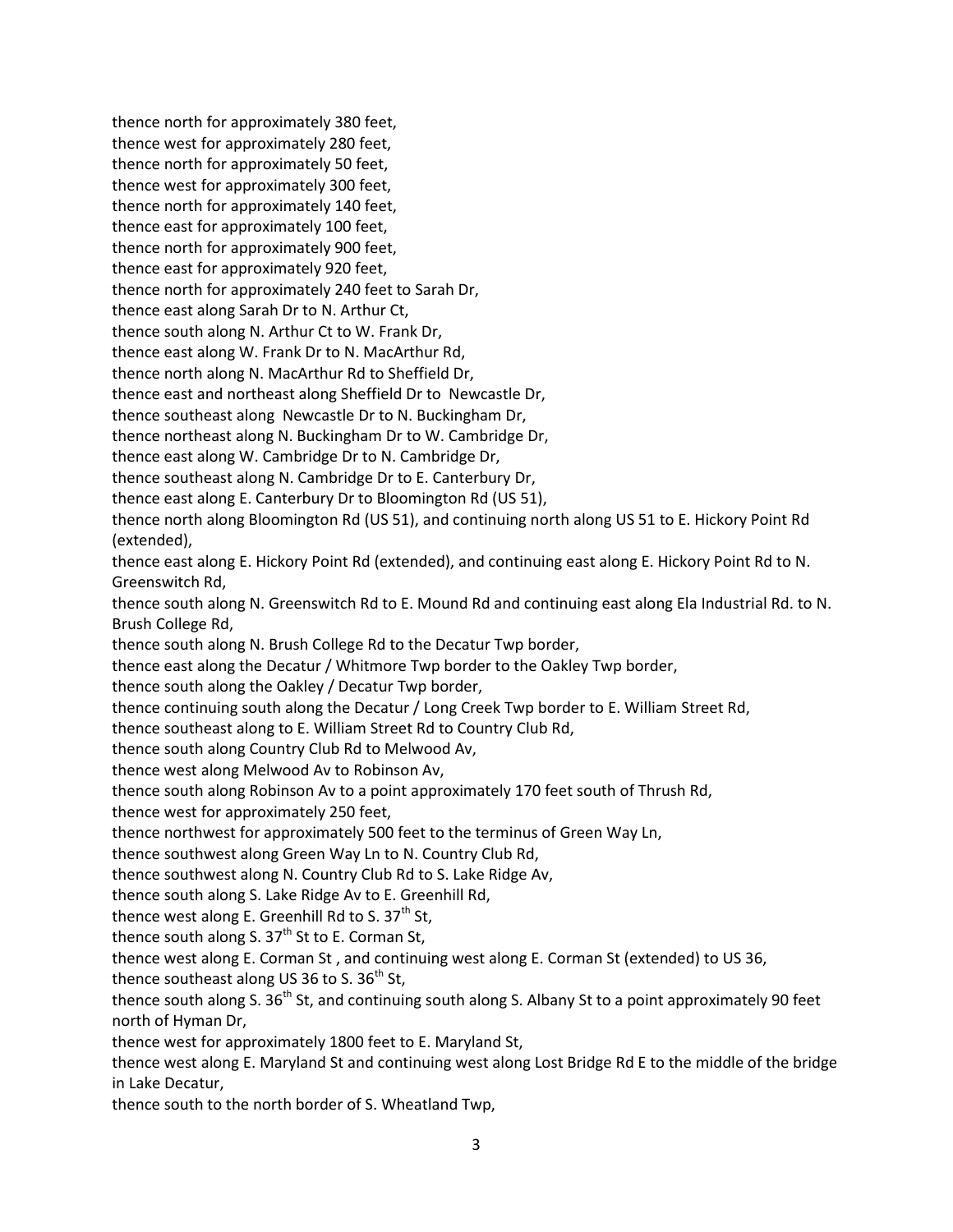thence west and south along the Decatur / S. Wheatland Twp border to South Shores Dr,

thence west along S. Shores Dr to Sandcreek Dr,

thence south along Sandcreek Dr to E. Imboden Dr,

thence west along E. Imboden Dr to S. Franklin St Rd,

thence north along S. Franklin St Rd to W. Imboden Dr,

thence west along W. Imboden Dr to the Illinois Central rail line,

thence northwest along the Illinois Central rail line to the Decatur Junction rail line,

thence southwest along the Decatur Junction Rail line to the south border of Section 22, T16N, R2E (3rd principal meridian),

thence west along the south border of Section 22, T16N, R2E (3<sup>rd</sup> principal meridian) to the S. Wheatland Twp border,

thence continuing west along the Decatur / S. Wheatland Twp border to the Harristown Twp border, thence south along the Harristown / S. Wheatland Twp border, and continuing south along the Blue Mound / S. Wheatland Twp border , and continuing south along the Blue Mound / South Macon Twp border, and continuing south along the South Macon / Pleasant View Twp border to the Macon / Christian County border,

thence west and north along the Macon / Christian County line to N. 2100E Rd,

thence north along N. 2100E. Rd to IL 48,

thence southwest along IL 48 to E 1550N Rd,

thence west along E 1550N Rd to N 1400E Rd,

thence south along N 1400E Rd to northeast corner of SE  $\frac{1}{4}$  Section 14 T13N, R2W (3<sup>rd</sup> principal meridian),

thence west along the north borders of S<sup>1</sup>/<sub>2</sub> of the S<sup>1</sup>/<sub>2</sub> of Section 14, T13N, R2W (3<sup>rd</sup> principal meridian), thence continuing west along the north border of the S<sup>1</sup>/<sub>2</sub> of the S<sup>1</sup>/<sub>2</sub> of Section 15, T13N, R2W (3<sup>rd</sup>) principal meridian) for approximately 1900 feet,

thence south for approximately for 600 feet,

thence west for approximately 740 feet to N. 1250 E Rd,

thence south along N 1250E Rd to the south border of Section 15 T13N, R2W (3<sup>rd</sup> principal meridian). thence west along the south border of Section 15 T13N, R2W ( $3<sup>rd</sup>$  principal meridian) for approximately 2340 feet,

thence south for approximately 100 feet to Northern Av,

thence west along Northern Av for approximately 850 feet,

thence north for approximately 50 feet,

thence west for approximately 400 feet to W. Springfield Rd,

thence south along W. Springfield Rd to E 1500N Rd,

thence west along E 1500N Rd to N 775E Rd,

thence south along N 775E Rd to E 1400N Rd,

thence west along E 1400N Rd to N 470E Rd,

thence south along N 470E Rd to E 1350N Rd,

thence west along E 1350N Rd to N 400E Rd,

thence south along N 400E Rd to E 1300N Rd,

thence west along E 1300N Rd to Zenobia Rd (the Christian / Sangamon County border),

thence north along the Christian / Sangamon County border to the Cotton Hill Twp border,

thence west along the Cotton Hill / Pawnee Twp border to the Ball Twp border,

thence north along the Ball / Cotton Hill Twp border to a point approximately 600 feet south of Garden View Ln,

thence west for approximately 1600 feet to E. Lake Shore Dr,

thence south for approximately 480 feet,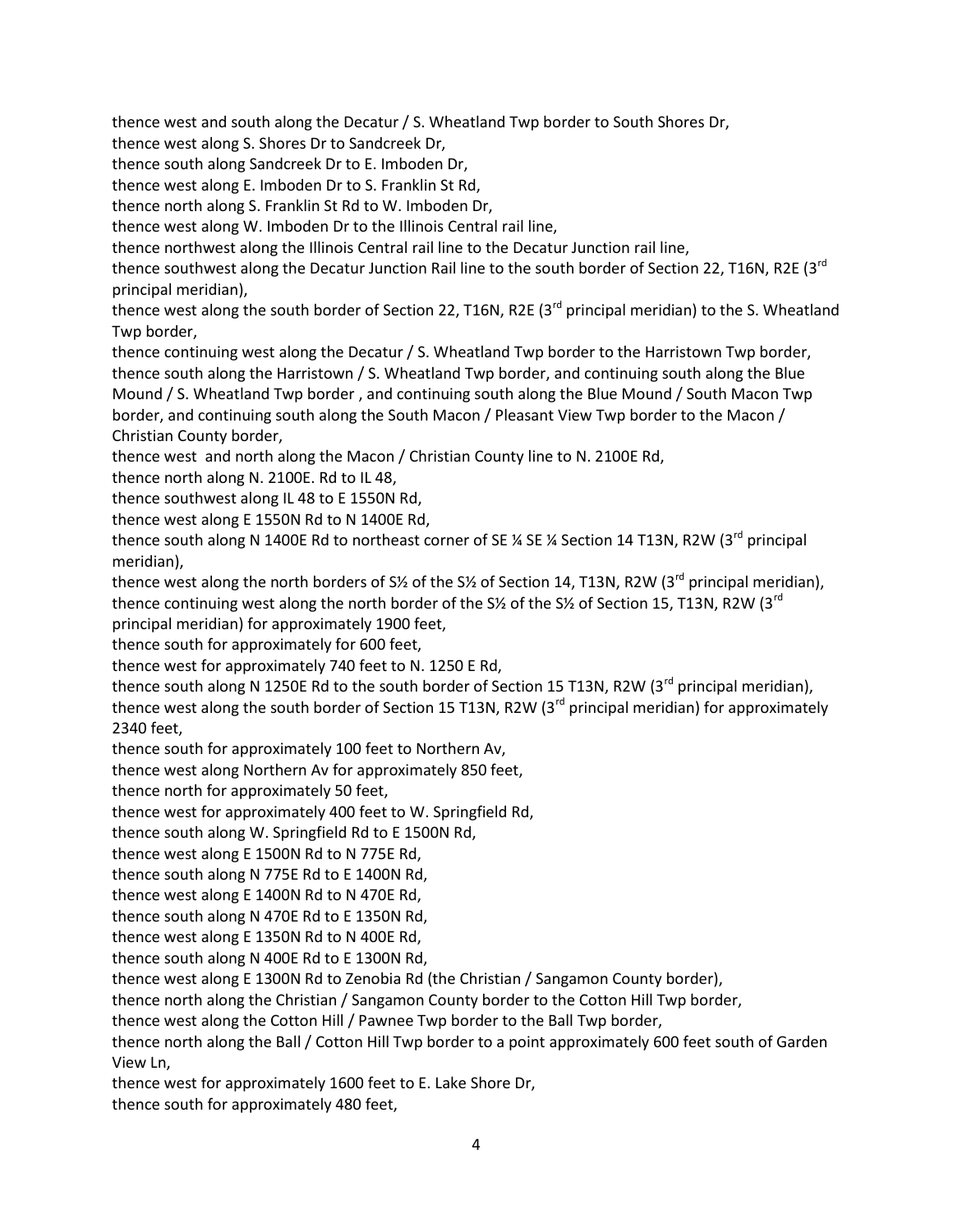thence west for approximately 130 feet, thence west for approximately 85 feet, thence northwest for approximately 220 feet to approximately 45 feet southeast of E. Lake Shore Dr, thence southwest running parallel to E. Lake Shore Dr for approximately 740 feet, thence southeast for approximately 180 feet, thence southwest for approximately 110 feet, thence northwest for approximately 200 feet, thence southwest for approximately 85 feet, thence northwest for approximately 35 feet to E. Lakeshore Dr, thence north for approximately 670 feet, thence west for approximately 145 feet, thence north northwest for approximately 370 feet, thence northeast for approximately 180 feet, thence north for approximately 65 feet, thence north east for approximately 160 feet to the Lake Springfield shoreline, thence generally northwest, west and southwest along the Lake Springfield shoreline for approximately 3300 feet, thence across the middle of Lake Springfield to I-55 (at a point approximately 1000 feet south of Stevenson Dr), thence northeast along I-55 to the Canadian National rail line, thence west along the Canadian National rail line to W. Lake Shore Dr, thence north along W. Lake Shore Dr for approximately 420 feet, thence west for approximately 225 feet to E. Wilshire Rd, thence north along E. Wilshire Rd for approximately 80 feet, thence west for approximately 125 feet, thence south for approximately 50 feet, thence northwest for approximately 75 feet, thence northeast for approximately 45 feet, thence northwest for approximately 540 feet, thence north for approximately 245 feet, thence west for approximately 105 feet to Normandy Rd, thence north along Normandy Rd to Stevenson Dr, thence west along Stevenson Dr for approximately 510 feet, thence south for approximately 75 feet, thence west for approximately 220 feet, thence north approximately 50 feet to Stevenson Dr, thence west along Stevenson Dr to S. 14<sup>th</sup> St. thence north along S.  $14<sup>th</sup>$  St to Bruce St, thence west along Bruce St to S. 14<sup>th</sup> St, thence north along S. 14<sup>th</sup> St to E. Culver Av, thence north along S.  $14<sup>th</sup>$  St (extended) for approximately 600 feet, thence west for approximately 170 feet, thence north for approximately 220 feet to E. Stanford Av, thence west along E. Stanford Av to S.  $10^{th}$  St, thence north along S.  $10^{th}$  St to E. Oberlin Av, thence east along E. Oberlin Av to Yale Blvd, thence north along Yale Blvd to E. Wellesly Av,